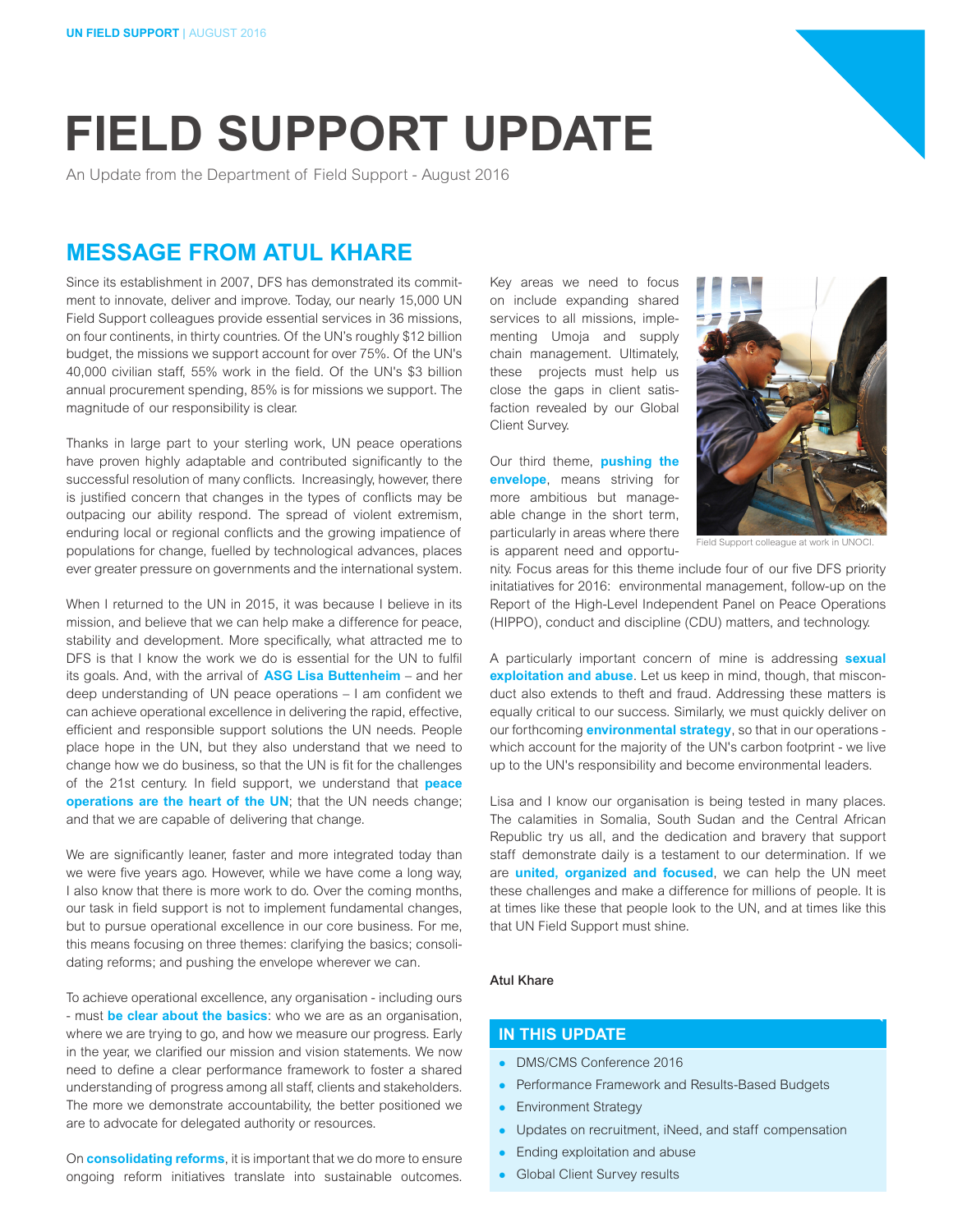# **DMS/CMS CONFERENCE 2016**

The 2016 DMS/CMS Conference – held from 18-20 July in New York – provided an opportunity to develop the **three focus areas in our pursuit of operational excellence**: clarifying the basics, consolidating reforms and, pushing the reform envelope where we can.

This year, more than 30 Directors and Chiefs of Mission Support contributed to broad discussions on how to deliver better services for the field, including with senior leaders from DPKO, DPA, DSS and the Department of Management (DM). To shape the conference, DMS/CMS provided extensive inputs on the agenda, key issues and solutions. Each DMS/CMS also had the opportunity to discuss specific concerns with the USG and ASG.

## **KEY DECISIONS**

The key measures agreed on during the Conference include:

- **•** Introducing a core **performance framework** for field support in missions, service centres and headquarters starting in 2017/18.
- Adopting the **Environmental Strategy** and establishing a steering group on environmental issues.
- **EXTERGHERIMS IN STRENGT COLLAD COLLAD FOR THE MILTER ST** Strengthening **collaboration with the military and police**, incl. through a COE and MOU Management Review Board at HQ.
- Establishing a working group on improving our portfolio of **systems contracts**.

## **OTHER TOPICS**

Additional topics on the agenda ranged from the supply chain management blue print to addressing persistent human resource challenges. Discussions of particular note covered the support to security in the field; ensuring a smooth rollout of Umoja Cluster 5; and facilitating thorough and swift action on allegations of sexual abuse and exploitation.

# **WHAT ARE THE PRIORITIES?**

In 2016, we are focusing on **five core priorities across UN Field Support**, in addition to our support for broader UN reform efforts:



# **ENVIRONMENT**

Using natural resources efficiently and operating at minimum environmental risk.



### **SUPPLY CHAIN MANAGEMENT**

Getting the right products, to the right places, at the right times, for the right costs.



#### **CONDUCT**

Strengthening standards for preventing, addressing and remedying all forms of misconduct in peace operations.



#### **TECHNOLOGY AND UMOJA**

Implementing the expert panel recommendations on technology & innovation and realizing the potential of Umoja.

#### **HIPPO FOLLOW-UP**

Working with all UN Departments to streamline business processes & align responsibility, resources and authority.

# **PERFORMANCE FRAMEWORK**

As first signalled in the January Field Support Update, we are now ready to establish a **core framework of performance indicators for UN Field Support** to help foster a shared understanding of our progress among all staff, clients and stakeholders. Starting in 2017/18, these indicators will become part of the **results-based budget (RBB) frameworks** of mission support components, service centres and HQ divisions. Each component will be able to complement the core framework with indicators that fit its specific situation.

# **KEY IDEAS AND PARAMETERS**

During consultations at the DMS/CMS Conference, USG Khare, ASG Buttenheim and senior managers set out the key ideas and parameters for the new performance framework:

- The core set of indicators for RBBs will be **small**.
- $\bullet$  Indicators will align to the **USG Compact**, reflect **stakeholder and client** expectations and show our role in **mandate success**.
- **•** The core indicators **can be complemented** with more specific indicators for each mission, service centre or division.
- **.** Instead of increased reporting, the framework will use **data we already have** and draw on **existing frameworks and reports**.
- There will be an **annual process** for indicator selection, target setting and review.

#### **BENEFITS**

A concise and harmonized performance framework will yield key benefits for our support operations. First, it will help foster a **shared understanding**  of support performance across our portfolio. Second, the framework will help build **stronger relations with**  stakeholders through a clearer, more consistent and more relevant indicator set. Third, it offers an **opportunity to provide leadership** in improving resultsbased budgeting practices. Fourth, the framework will ensure **strategic alignment** between indicators and targets in the USG Compact and our main resultbased budgeting frameworks.

#### **STRATEGIC ALIGNMENT**

A shared set of core indicators and targets will be used across our Compacts; HQ, Service Centre and Mission RBB frameworks.



## **IMPLEMENTATION AND NEXT STEPS**

The new performance framework will first be applied in the **2017/18 budgets** of peacekeeping missions, service centres and headquarter's divisions. Subsequently, it will be introduced to special political missions and reviewed annually.

To help build our core indicator set, managers ranked all areas of our work during the **DMS/CMS Conference** to establish in which cases RBB performance indicators are most useful. The ranking took into account each area's **mandate**, **financial** and **reputational impact**, the **USG Compact**, **audit observations** and DMS/ CMS judgement expressed during a broad survey and workshop sessions. A **working group** will now translate those inputs into a proposal for the USG and detailed guidance for the budget process.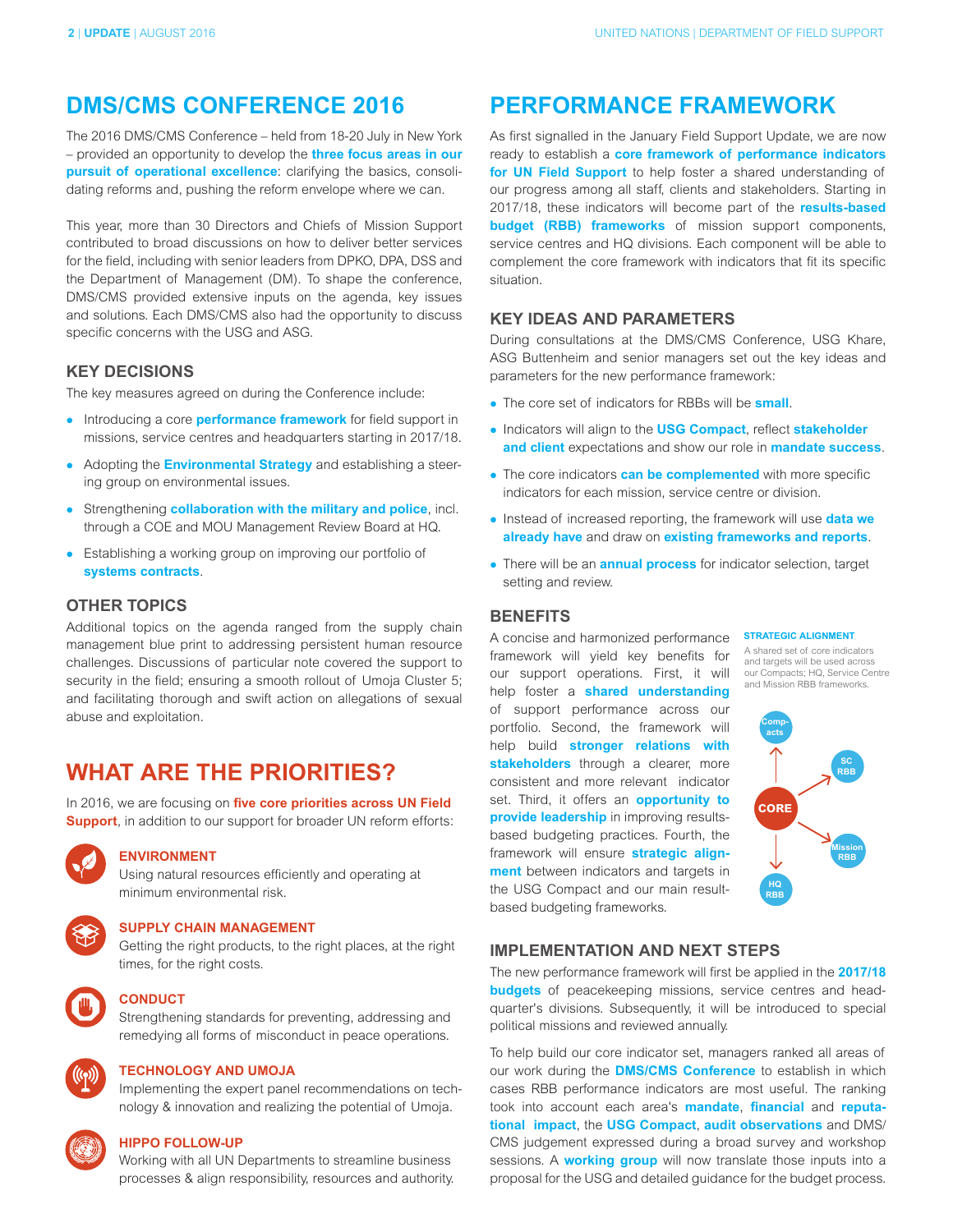# **ENVIRONMENT STRATEGY**

The environment is **a core priority for UN Field Support** and UN Member States. As the global response to climate change accelerates, we must find ways to improve the environmental impact of our work. In 2014, for instance, the peace operations we support accounted for 55% of the UN's total carbon footprint.

In February, DFS created a section in the Office of the Under-Secretary-General to lead a global programme on environment. A new **multi-year strategy aims to help missions maximise efficiency in the use of natural resources and minimise risks** to people, societies and ecosystems. The strategy will focus on 5 key pillars:



#### **ENERGY**

To reduce overall demand for energy through efficiencies, increase the proportion of energy produced from renewables and reduce pollution.



## **WATER AND WASTEWATER**

To conserve water, and reduce the level of risk to personnel, local communities and ecosystems from wastewater management practices.



#### **WASTE**

To improve waste management, and reduce the level of risk to personnel, local communities and ecosystems from solid waste.



# **WIDER IMPACT**

To increase the level to which missions take into account the wider environmental impact of their deployments and attempt to deliver a positive legacy.

#### **ENVIRONMENTAL MANAGEMENT SYSTEM**

To introduce a management model at the departmental and mission level that motivates and monitors progress on environmental performance.

At the DMS/CMS Conference in July, senior managers affirmed their support for the DFS Environment Strategy, and agreed to establish a **field advisory committee on environment**.

To accelerate its environmental work, DFS has also formed a **3-year partnership with UNEP** via the Rapid Environment and Climate Technical Assistance Faciltiy (REACT). UNEP will provide both strategic advice to DFS HQ and technical assistance to missions across a range of areas, building on existing capacities to help our peace operations reach a 'tipping point' on environmental performance.

# **GSC ENVIRONMENT CERTIFICATION**

Recently, the Global Service Centre (GSC) was awarded the **ISO 14001 certification** on environmental management. The award is part of our effort



to obtain ISO-certification in areas where we have achieved operational excellence. ISO 14001 is an internationally agreed environmental management standard to help organisations improve their environmental performance in waste management, resource consumption and other areas. For more info, visit www.iso.org/iso/iso14000.

# **RECRUITMENT TIMELINES**

Improving recruitment is a **priority for client satisfaction, human resource colleagues and the HIPPO reforms**. The key challenge is to reduce the time spent during each stage of the process.

# **ACTUAL TIMELINE FOR ROSTER SELECTIONS**



Source: hrinsight.un.org Jan-Jul 2016, excl. UNSMIL, UNDOF, UNISFA, excl. status matrix review

Between January and July 2016, for example, it took **on average 77 calendar days** (11 weeks or 55 working days) to select a candidate against a 'recruit from roster' job opening. This timeline is significantly above our targets.

Reducing recruitment timelines **requires effort from everyone**, at every step. Currently, most delays occur in the **review of candidates** by hiring managers and the **sign-off** by heads of office in inspira. Together, they account for **90% of the time spent** on selections.

To assist hiring managers, DFS/FPD will provide additional training and support. Missions with long timelines and high vacancy rates are priorities. Managers who want more info should **contact the Chief HR Officer** to arrange training with FPD. We are also working with OHRM to further streamline the recruitment process and provide more analytical support to HR teams in the field.

## **USE iNEED FOR RSCE REQUESTS**

To make it easier for RSCE clients to submit and track service requests, the RSCE offers the iNeed application at ineedservice. un.org. When submitting a request, clients can choose from the a service catalogue. Each request receives a tracking number



and is routed to a service representative for action. The RSCE's target is to respond to all requests within 2 working days and resolve them within 5 working days. From January to June 2016, the RSCE was able to resolve or close 77% of requests within 5 working days. iNeed increases transparency, efficiency and accountability compared to calls or emails requests. **Make sure to use ineedservice.un.org for all your RSCE queries**.

#### **NEW STAFF COMPENSATION PACKAGE**

The new compensation package for staff in the Professional category changed in July, following recommendations of the International Civil Service Commission adopted by the General Assembly in December 2015. For more information, including a salary calculator, **visit commonsystem.org/cr**

## **UPDATE ON UMOJA CLUSTER 5**

Over 33,000 UN staff across the globe are now using Umoja. While the system is still a work in progress, Umoja will dramatically improve the way we manage our resources once fully implemented. The next phase, **Umoja "Cluster 5", will start on 1 November 2016** and add HR / payroll functions for national and individual uniformed personnel. Visit umoja.un.org/content/dfs to keep up with key info.